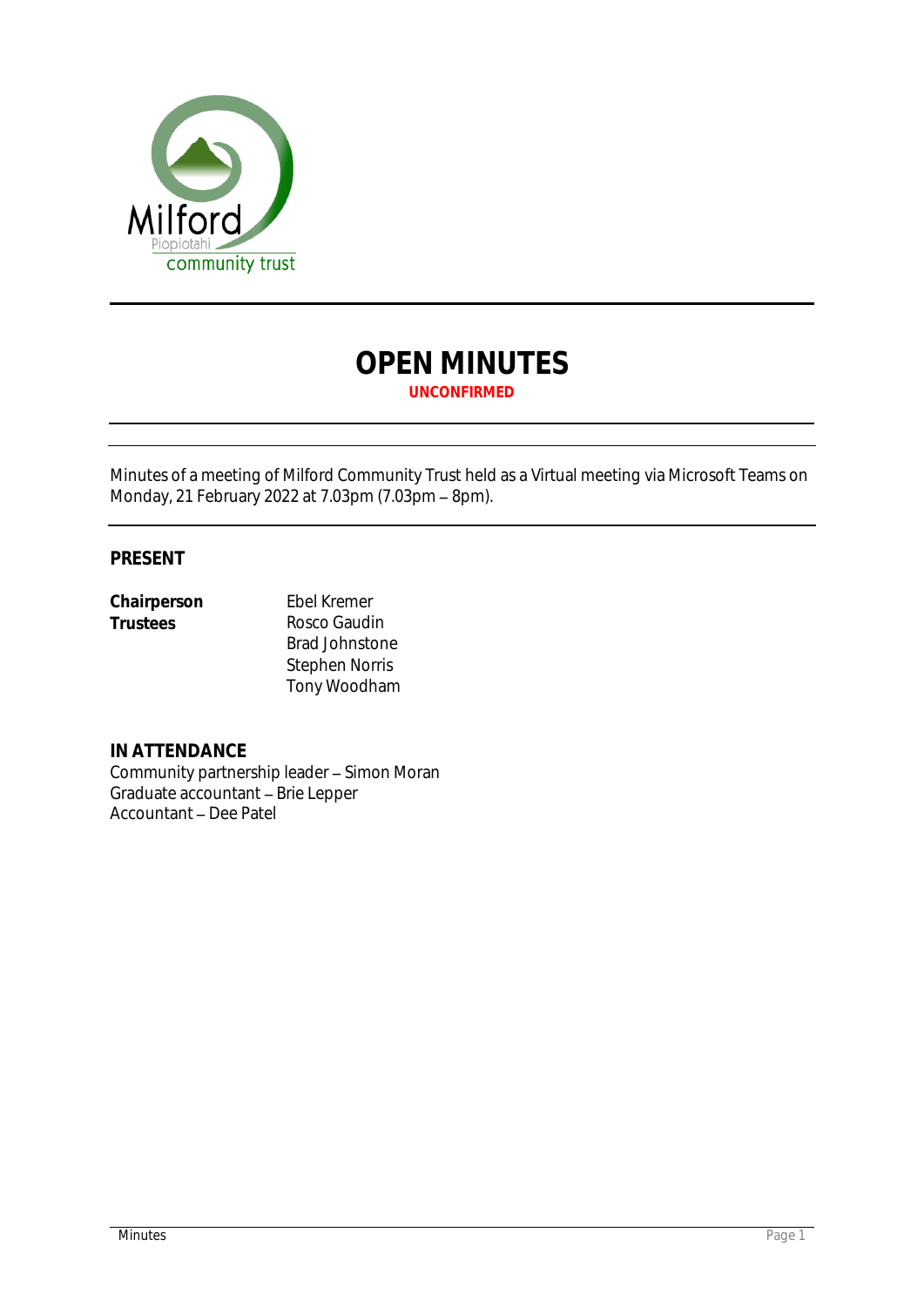

### **1 Apologies**

There were no apologies.

**2 Leave of absence** 

There were no requests for leave of absence.

**3 Conflict of Interest**

Rosco Gaudin advised that he had a conflict of interest in relation to item 4.2 - Invoicing operators. He advised that he would not take part in discussion or vote on the item.

**4 Public Forum**

Department of Conservation - Regional issues manager Southern, Rachel Moore addressed the Trust relating to funding for the Cleddau flood scheme.

**5 Extraordinary/Urgent Items**

There were no Extraordinary/Urgent items.

**6 Confirmation of Minutes**

**Resolution**

Moved Chairperson Kremer, seconded Trustee Gaudin **and resolved:**

**That the Milford Community Trust confirms the minutes of the meeting held on 28 June 2021 as a true and correct record of that meeting.**

### **Reports**

**4.1 Milford Community Trust's draft Performance Report for the year ended 30 June 2021 Record No: R/22/2/3771**

Community partnership leader – Simon Moran, Graduate accountant – Brie Lepper and Accountant – Dee Patel were in attendance for the item.

The officers advised that the purpose of the report was to provide the trust with the draft Milford Community Trust Performance Report for the year ended 30 June 2021 and an update on the audit of the performance report.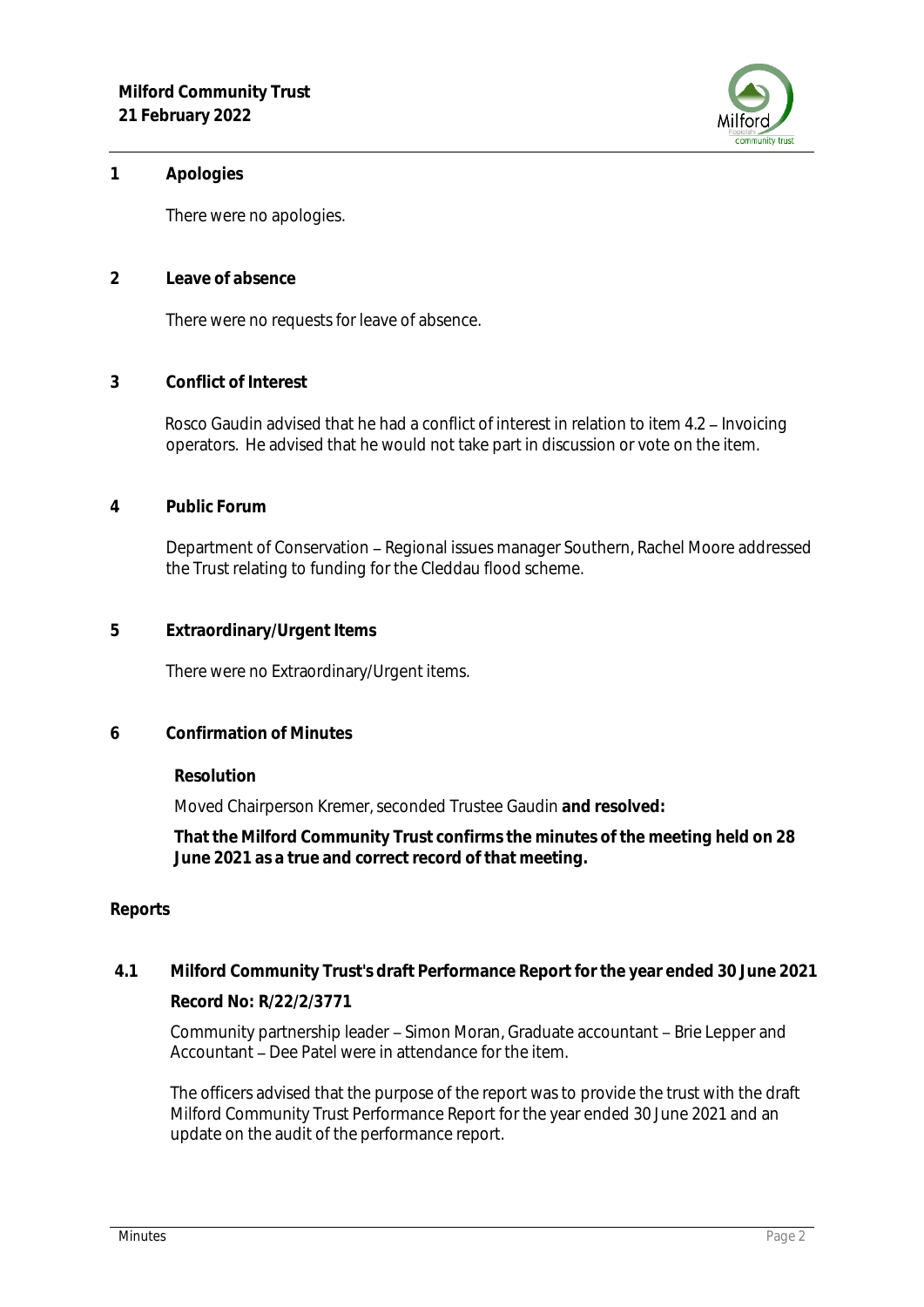

### **Resolution**

Moved Chairperson Kremer, seconded Trustee Norris **and resolved:**

**That the Milford Community Trust:**

#### Receives the report titled "Milford Community Trust's draft Performance **a)** Report for the year ended 30 June 2021" dated 16 February 2022.

(Rosco Gaudin withdrew from the meeting due to a conflict of interest.)

**4.2 Invoicing operators**

**Record No: R/22/2/3143**

Community partnership leader - Simon Moran, Graduate accountant - Brie Lepper and Accountant – Dee Patel were in attendance for the item.

Officers advised that the purpose of the report was to seek direction from the Trust on whether it wished to continue to provide financial relief to the tourism operators in Milford Sound Piopiotahi by foregoing the revenue for the last six months of the current 2021/22 financial year as well as for all of the 2022/23 financial year due to the ongoing impacts on operators' businesses from Covid-19.

### **Resolution**

Moved Chairperson Kremer, seconded Trustee Woodham **and resolved:**

**That the Milford Community Trust:**

- a) **receives the report titled "Invoicing operators" dated** 7 February 2022.
- **b) agrees not to invoice for the revenue budgeted for the last two quarters of the 2021/22 financial year (\$75,292 excl GST).**
- **c) agrees not to invoice for any revenue for the 2022/23 financial year (\$0.00 excl GST).**

(Rosco Gaudin returned to the meeting.)

### **4.3 Draft Statement of Intent 2022-2025**

**Record No: R/22/2/3164**

Community partnership leader - Simon Moran, Graduate accountant - Brie Lepper and Accountant – Dee Patel were in attendance for the item.

Officers advised that the purpose of the report was to obtain the Milford Community Trust's approval of the Statement of Intent and its subsequent reporting to Council and public availability.